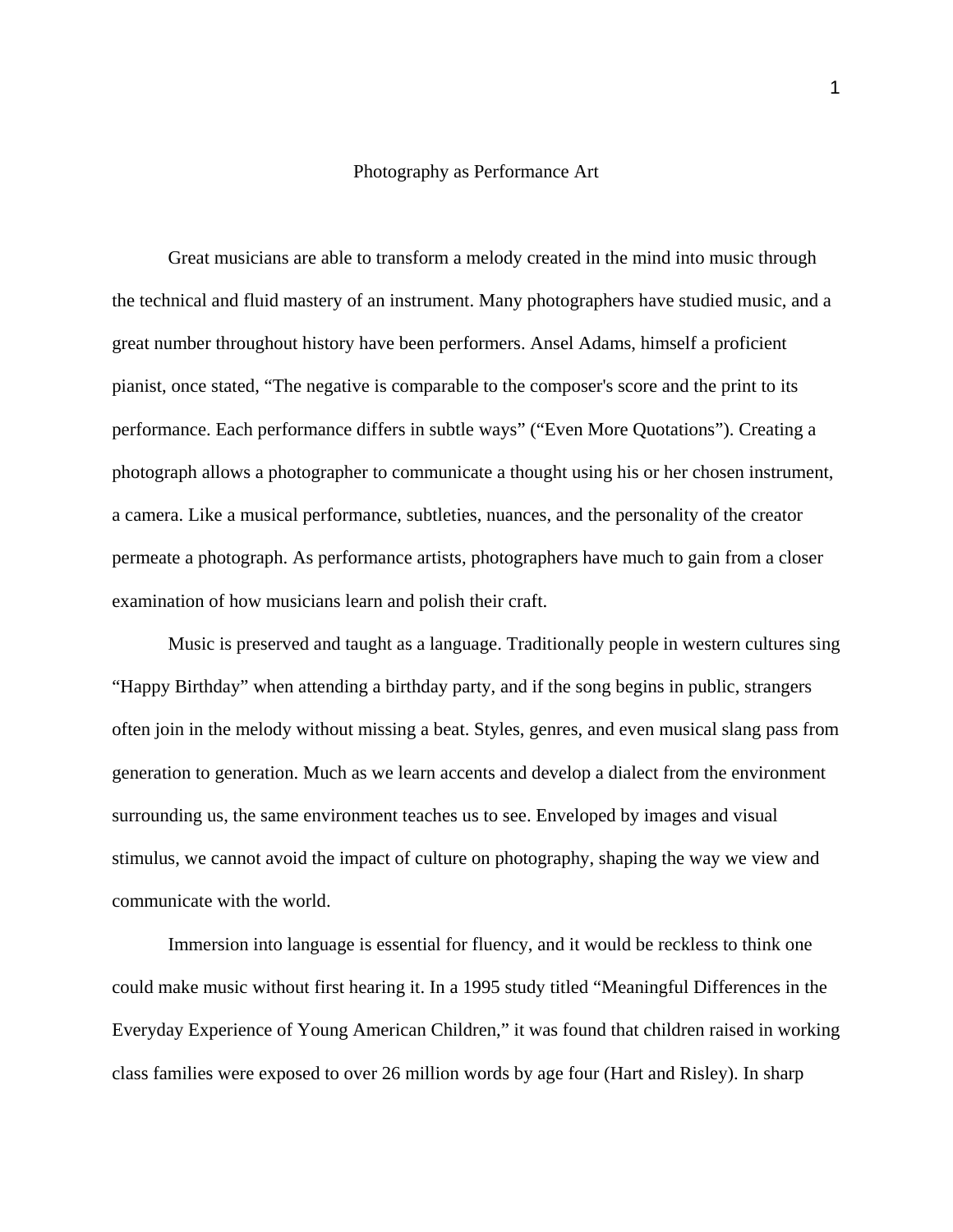contrast, children raised in homes that are more affluent were exposed to over 45 million words by the same age. The study demonstrated that children with greater language exposure also had superior comprehension and a greater aptitude for school. Similarly, if we view the arts as forms of language, our exposure to visual and auditory stimulus directly affects our intellectual development. Learning to listen more critically and comprehend nuances is essential to a musician's growth. Equally important to one's growth as a photographer is the development of a keen eye.

 Musicians are bred to have a heightened sense of history, something that is rarely instilled in photographers today. There is a saying among jazz musicians: "If you want to learn jazz, all you need is a stack of records and a syringe." This expression is hyperbole, yet there is truth in this proclamation. A jazz musician will often spend hours listening to a section of music, learning to play it note for note. These passages are then transcribed, or written in musical notation, and edited for accuracy (Liebman). Transcription takes years to perfect, and once mastery is established a musician can learn to execute a passage of music with the same subtleties, dynamics, and fluidity of the original performer.

 When a musician learns from another through this method, they may fall into a habit of patterning or cloning these nuances. For example, as a saxophone player is working on the transcription of a John Coltrane solo, for a time he or she may begin to imitate Coltrane's playing habits. For this reason, a well-rounded musician will transcribe a diverse range of recordings and artists. By subjecting a musician to a wide vocabulary and with a diligent practice regimen, they become a melting pot of influences, breaking free of patterning and developing a personal style.

Photographers must take care in developing a relevant vocabulary, learning to become critical viewers and thus becoming the audience. Just as a syringe and a stack of records may be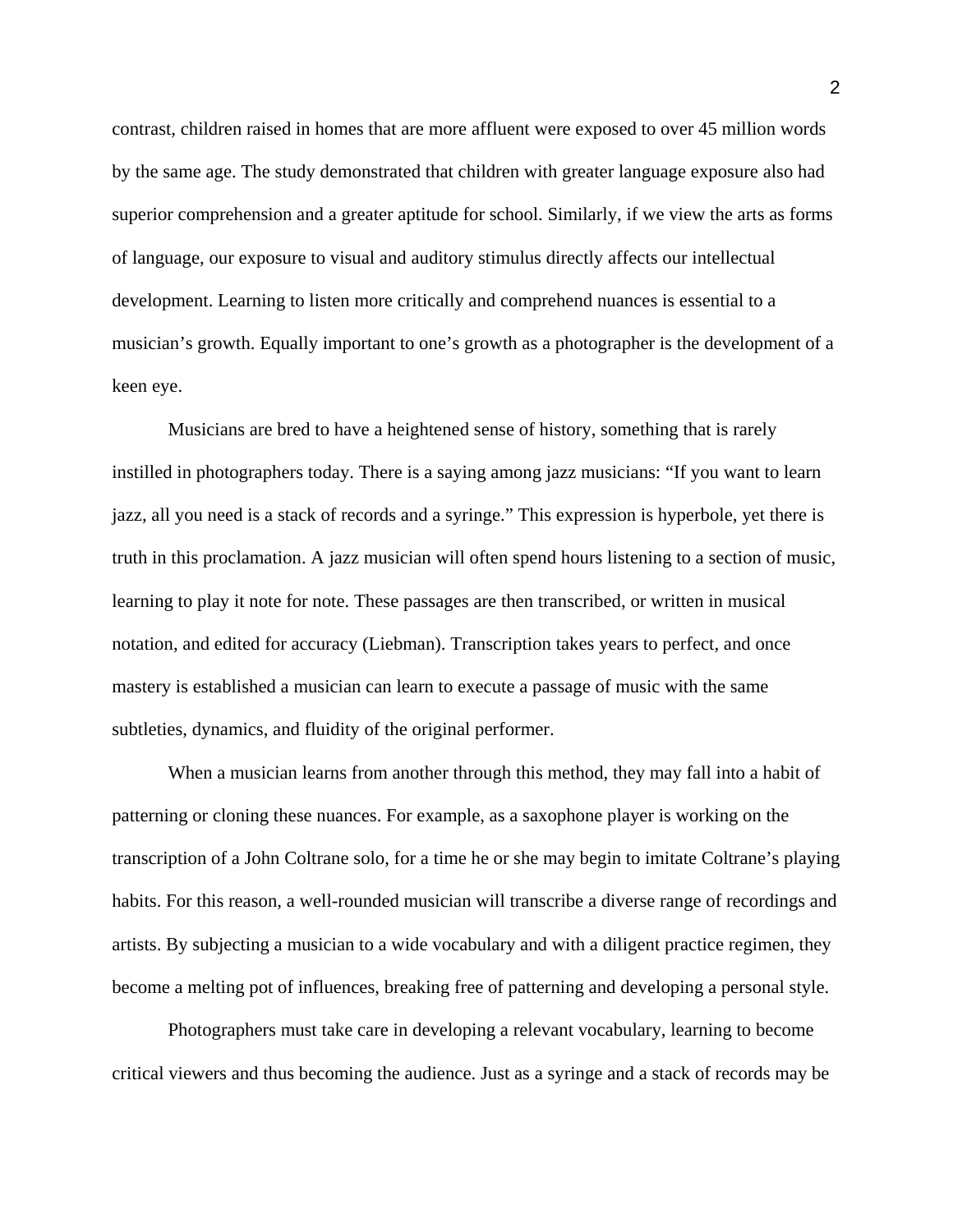a road to learning jazz, a stack of magazines and a razor blade are essential learning tools for a photographer. Gathering images from magazines, photography books, and the Internet is one of the photographer's forms of transcription. By narrowing the review of selected images, a photographer can control immersion to visual stimulus, aiding in the development of a critical eye. This method allows a viewer to travel throughout the photographic world from his own studio, developing individual preferences and critiques of the various images. Learning to view images critically is vital to the refinement of a photographer's performance and shapes one's photographic vocabulary and compositional skills.

One of the most important times in music history is the Common Practice Period (CPP), which musicologists place circa 1600 ("Common Practice Period"). Up to this point, written music (also known as notation) was inconsistent and varied throughout different regions of western culture. The CPP codified notation in Europe and established standard instrumental scores for performance, along with a standard tuning system and many rules for chordal structures and harmony. During this time, a true system for writing, performing, and teaching music was born. In 1685, Johann Sebastian Bach was also born (Sadie 785). In Bach's era, Germany and other regions of Europe were incubators for musical development and he was highly regarded as an organist. Although his technical ability as a musician kept him in high demand, his peers considered Bach's compositions obsolete during his lifetime. It was hundreds of years after his death when scholars began to unravel the great legacy created by this one man, and numerous modern historians have spent their careers studying his work.

Bach's fellow composers considered his compositions old-fashioned. Similarly, today, newer photographers may look down upon their classically trained peers for reliance on the classical foundations of lighting, posing, and composition. However, it is these basic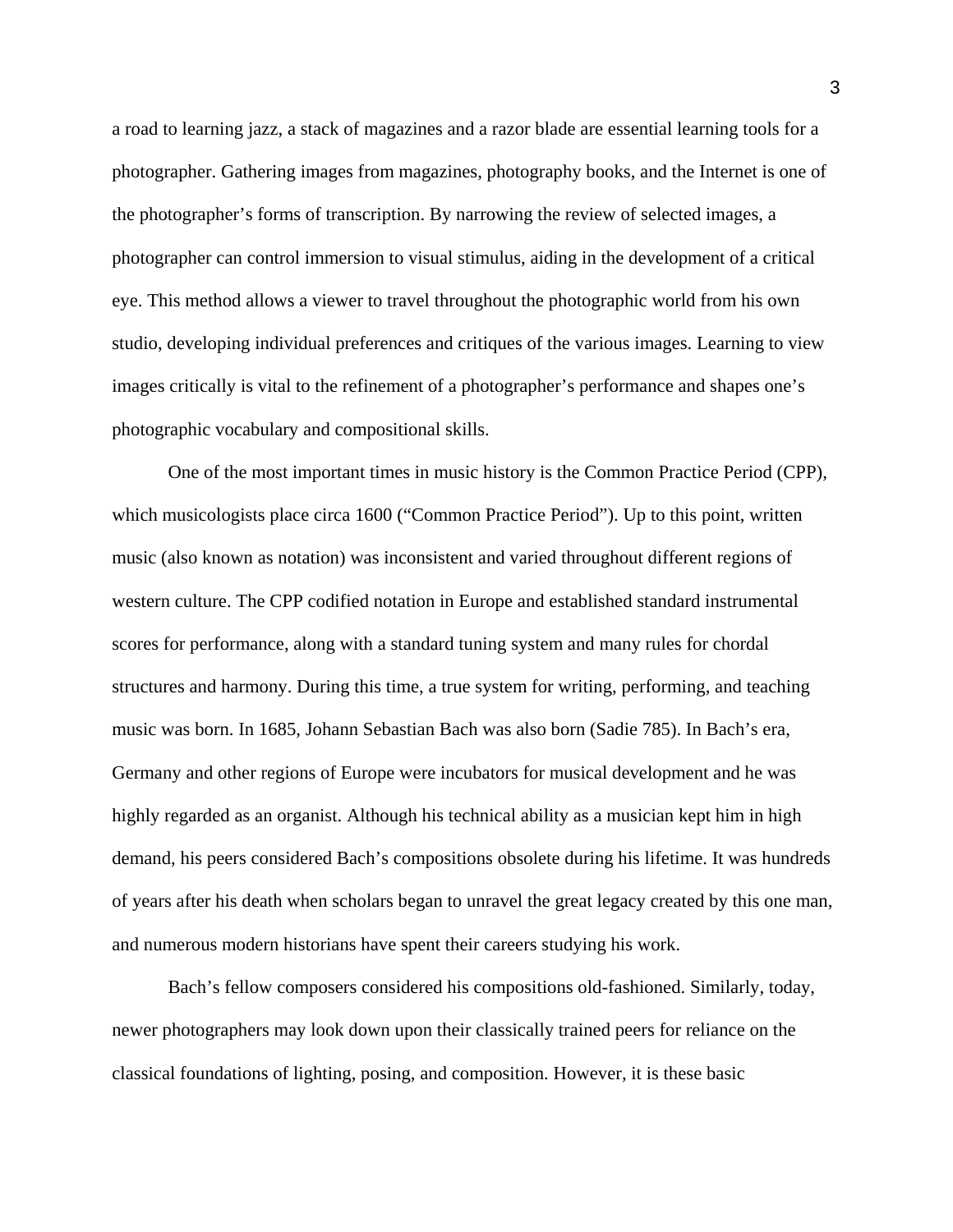photographic principles that may allow a photographer to step ahead of those who have not studied the fundamentals of photography. Students learn to light an egg in a beginning photography class, just as apprentice painters have sketched and painted the image of an egg long before the camera obscura was even a thought. The rich traditions of painters, sculptors, architects, and countless other disciplines are the foundation of portrait lighting, posing, and composition. Waiting in galleries and museums throughout the world are fine art lessons that many of the current generation of photographers often dismiss. Viewing artistic works first hand provides an essential and crucial experience to improving one's craft.

 Photography has also experienced an era similar to the Common Practice Period. In the 1930s, many photographic and darkroom techniques were developed and codified. The Zone System, created by Fred Archer and Ansel Adams in 1939, provides "photographers with a systematic method of precisely defining the relationship between the way they visualize the photographic subject and the final results" (Meek 6).

The Zone System affords photographers with a wider depth and tonal range in printing. It also frees a photographer to create "visualized" images with fewer restraints, further liberating and enhancing a photographer's performance (Schaefer 131). The Zone System is so fundamental to photography, it is still taught in formal photographic education today. This methodology has radically changed and codified the way many photographers approach their craft. It is also the basis of numerous principles in digital photography (Meek 6). Adams once said, "Just as a musician hears notes and chords in his mind's ear, so can a trained photographer see certain values, textures and arrangements in his mind's eye" (Schaefer 131).

 Too many photographers overlook the two-sided approach of Adam's craft, exalting his work in the darkroom while discrediting his work with a camera. In the same way, Bach was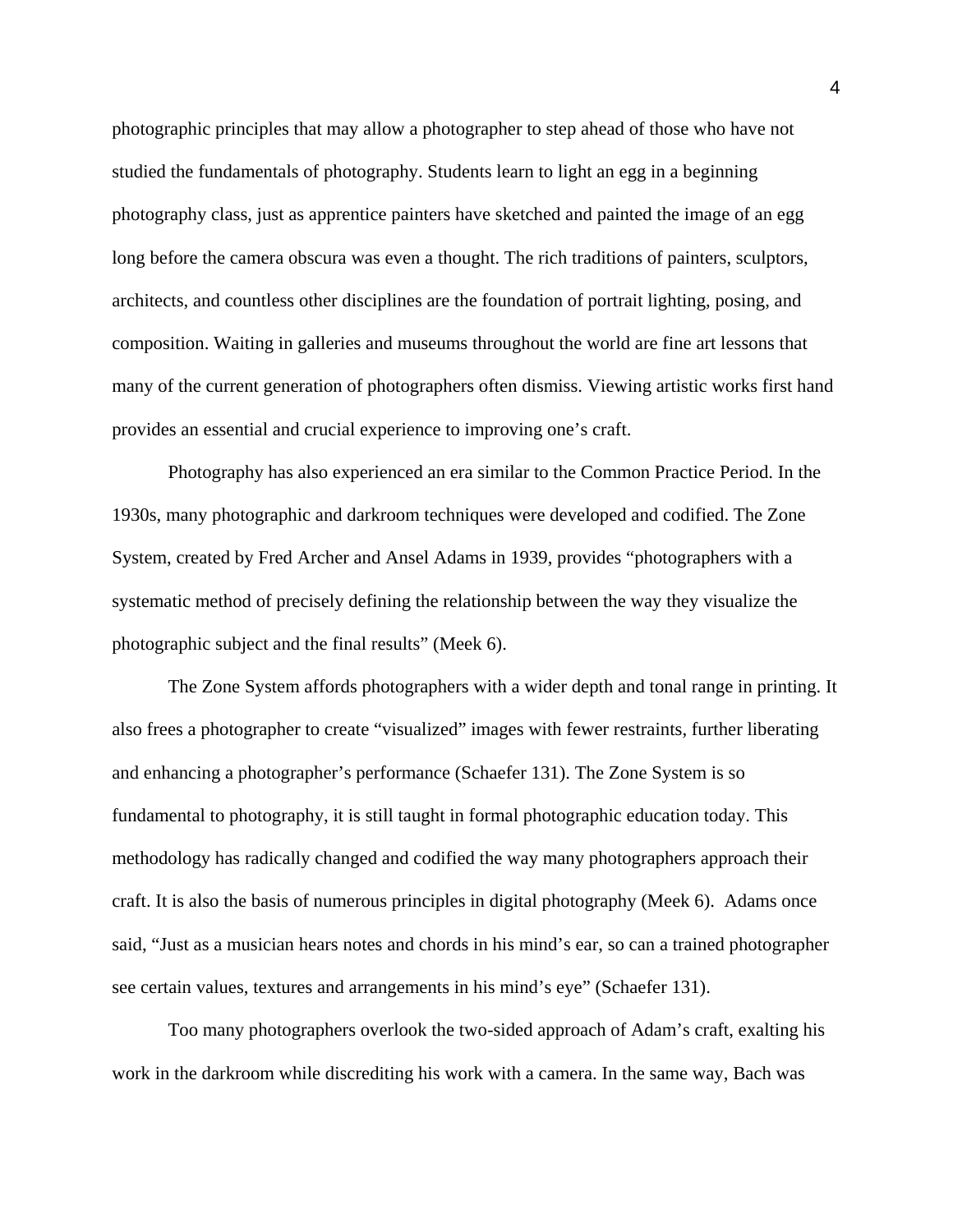celebrated for his skill at playing the pipe organ, not for the timeless value of his musical compositions. For both creators, an audience only witnessed one part of the creative process. Both men understood, however, that execution and development require a structured method that takes time to perfect.

The Common Practice Period was also a time of prolific musical performance and composition, and it was essential that scores be legible and meticulously precise. The timeconsuming task of reproducing a single piece of music was done by hand with pen and ink. This tedious work was the vocation of a musical copyist, which by today's standards would seem undesirable. If we consider the education from studying a piece of music note for note as written directly by the hand of Beethoven or Mozart there is much to be gained from the practice. Many copyists believe that by duplicating an original work, they can absorb and re-create its shapes, phrases, and ideas in their own composition. As copyists valued duplicating notation, musicians in later years would also learn through transcription to hone their craft by studying the subtleties and melodic vocabulary found in recordings.

Photography has also provided us with a contemporary variation of the copyist. Fine art printers often apprentice with established photographers long before their own work hangs in a gallery. Printing images exposes an apprentice to the original works of a master teaching them the techniques fundamental to creating a final print (Adams 277). John Sexton, for example, who served as Ansel Adams' lab technician from 1979 until Adams' death in 1984, is now one of the most prolific educators of the Zone System and a highly regarded fine art photographer in his own right.

Photographic fluency cannot be gained instantaneously. While learning cognitive concepts, we must also learn to control the physical elements of handling a camera and other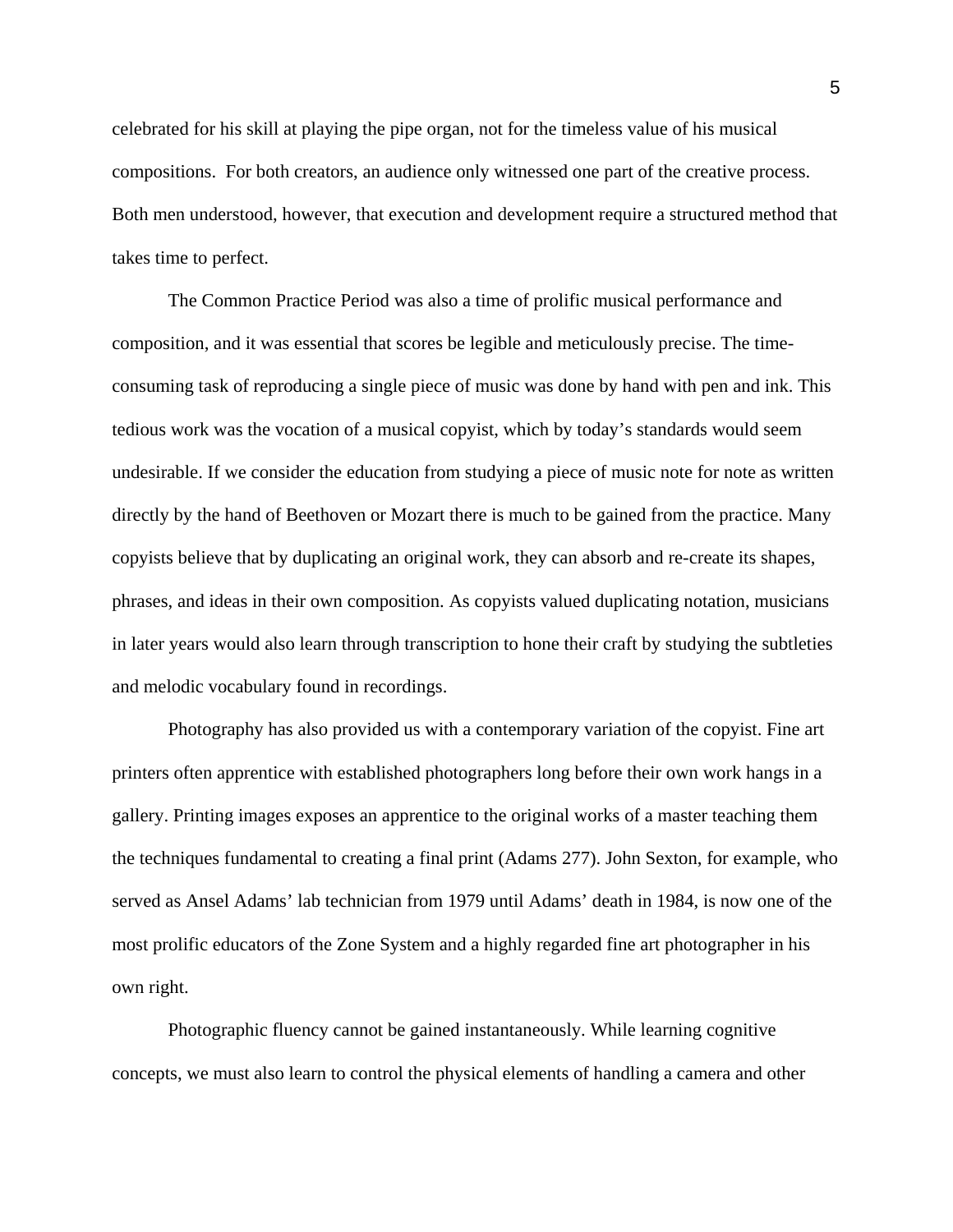material entities. The dials, screens, menus, and other components of a camera function in the same manner as the keys and valves of a musical instrument. As a great musician performs, the notes will flow from their instrument as freely as breathing, which cannot happen without muscle memory. Muscle memory (also known as motor memory) is the idea that repeated motion or physical routine will cause one's body and brain to recognize patterns and movements. With frequent repetition, a musician will be able to play an instrument without the need to perform each note consciously. Just as it is impossible to create a fluid musical idea while focusing on each technical aspect of an instrument, to obtain fluency in photographic performance the photographer must break his or her dependence on the conscious control of their camera and other aspects of image creation.

Musicians have learned to develop muscle memory in a structured fashion and often refer to extended practice as "going to the wood shed" or "shedding." Practicing a transcription is an effective way of establishing muscle memory, as musicians are able to train their bodies to perform in the manner of more established performers. In addition, the practice of scales, exercises, and other structured routines is essential. Charlie Parker was known for spending ten to twelve hours each day practicing scales and other fundamental techniques. He followed this discipline throughout the entirety of his short life. Parker once said, "You've got to learn your instrument. Then, you practice, practice, practice. And then, when you finally get up there on the bandstand, forget all that and just wail" ("Jazz Quotes").

 The importance of a practice routine involving photographic fundamentals is crucial to the development of consistency and growth in the art of photography. It is essential to control our practice habits and the manner in which we develop our muscle memory. After a performance, a musician dissects the many aspects of performance, breaking down deficiencies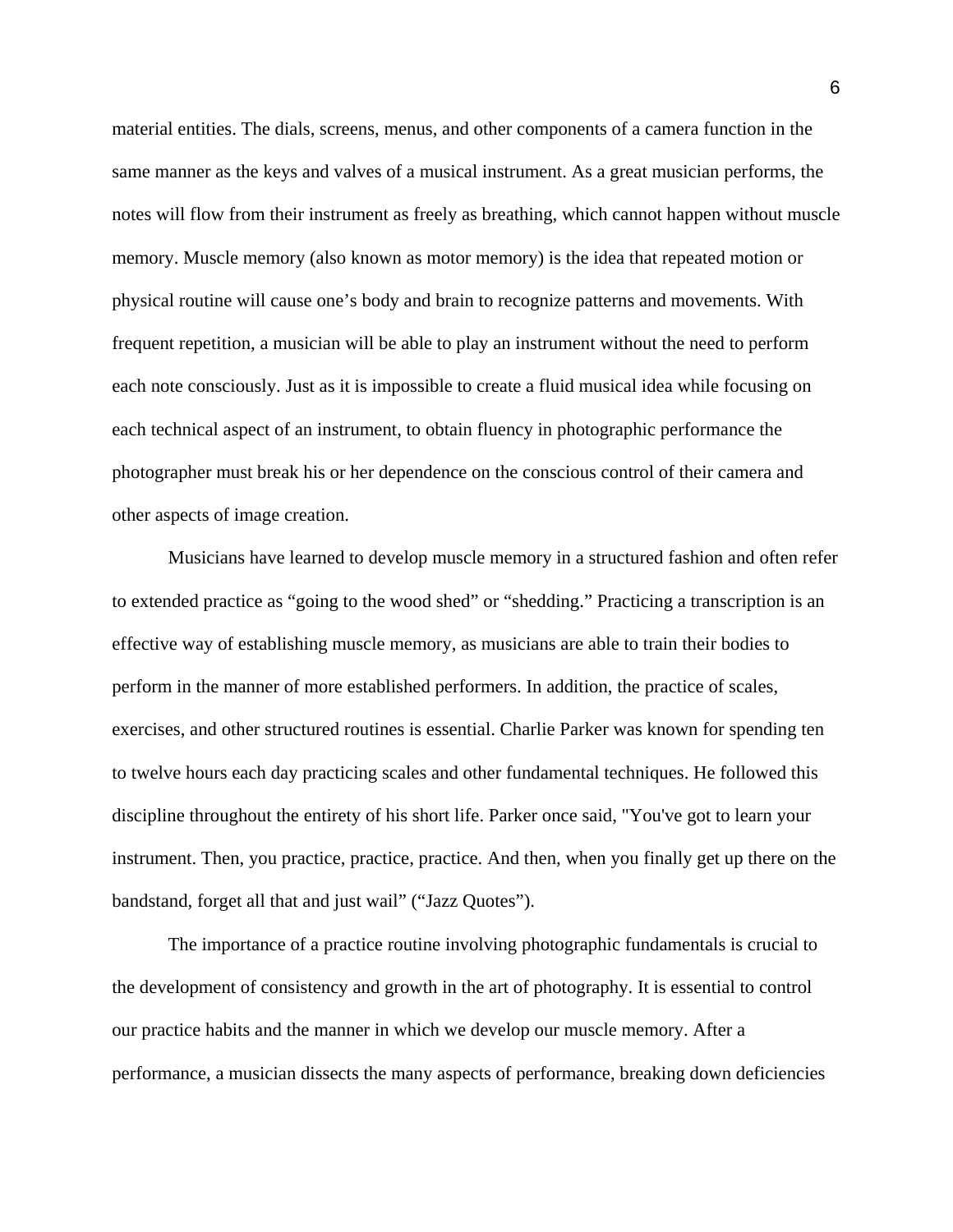and focuses on eliminating bad habits. Similarly, a photographer must do the same to develop and expand his or her scope to progress beyond any current physical limitations. Unfortunately, few photographers take the time to examine their processes critically. It is essential to sharpen one's skill-set outside of client sessions. Much as it is poor judgment on the part of any musician to exercise scales in front of a paying audience, photographers must commit to developing their craft through self-assignments.

 In the words of Ansel Adams: "A sloppy performance of a photographer is as obnoxious as a sloppy performance of music" (Schaefer 131). As performers, the technical aspects of the craft cannot plague photographers. Without knowledge of photographic composition and vocabulary, a photographer's ability to perform is profoundly inhibited. He or she must be able to react in a fluid and efficient manner, and this kind of fluency in performance is not achievable through passive interaction or by repetition alone.

Creative freedom is a fundamental that gives joy to musician and listener; to photographer and viewer. Without joy, a musician would scarcely be able to tolerate a lifetime of refinement and growth through a regimented process, and a listener would simply find something else to do. Photographic fluency, so necessary for creative freedom in image making, is a process that requires an active and calculated approach to learning. Self-assignments, critical viewing, selective immersion in visual stimulus, and the frequent practice of fundamentals are but a few lessons that are gained from closer inspection of music history.

Greater understanding of our own artistic history, photographic principles, and technique will lead to greater depth in our work, so that a camera simply becomes the instrument through which we perform, sharing our unique vision with the world.